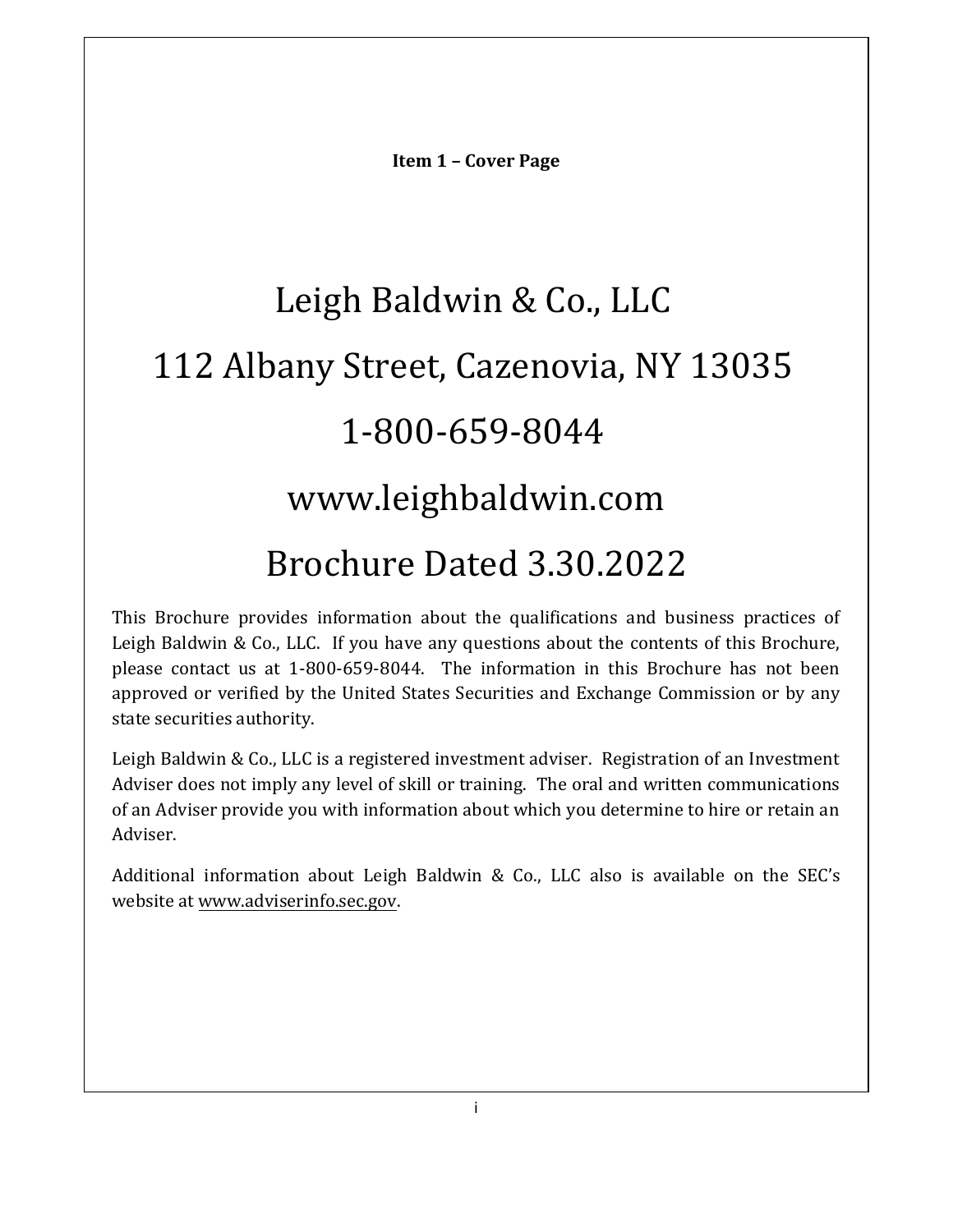## <span id="page-1-0"></span>**Item 2 – Material Changes**

There have been no material changes in our business since the updating of our last brochure.

Currently, our Brochure may be requested by contacting Leigh Baldwin at 1-800-659-8044 or leigh@leighbaldwin.com. Our Brochure is also available on our web site www.leighbaldwin.com, also free of charge.

<span id="page-1-1"></span>Additional information about Leigh Baldwin & Co., LLC is also available via the SEC's web site [www.adviserinfo.sec.gov.](http://www.adviserinfo.sec.gov/) The SEC's web site also provides information about any persons affiliated with Leigh Baldwin & Co., LLC who are registered, or are required to be registered, as investment adviser representatives of Leigh Baldwin & Co., LLC.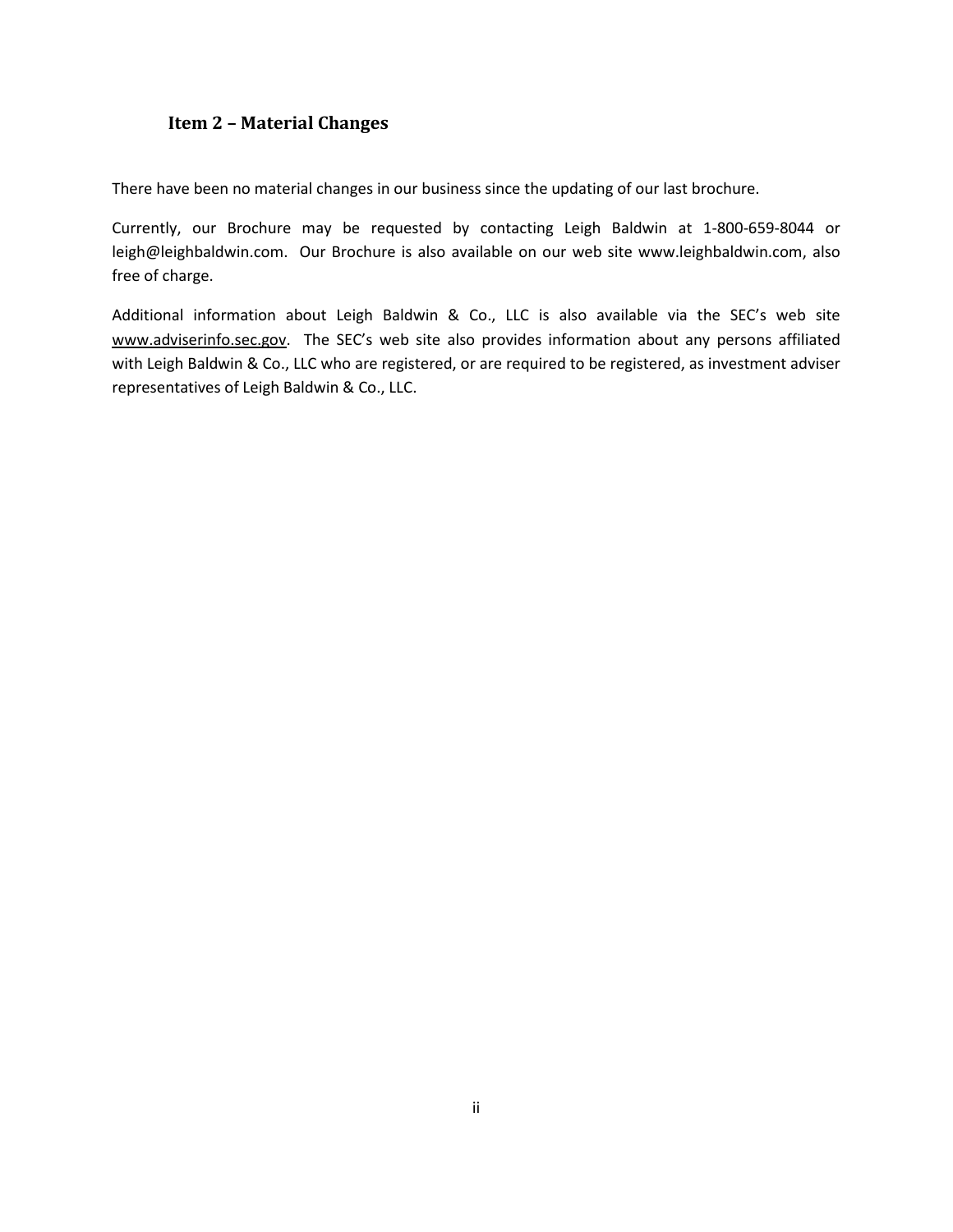# **Item 3 - Table of Contents**

| Brochure Supplement(s) |  |
|------------------------|--|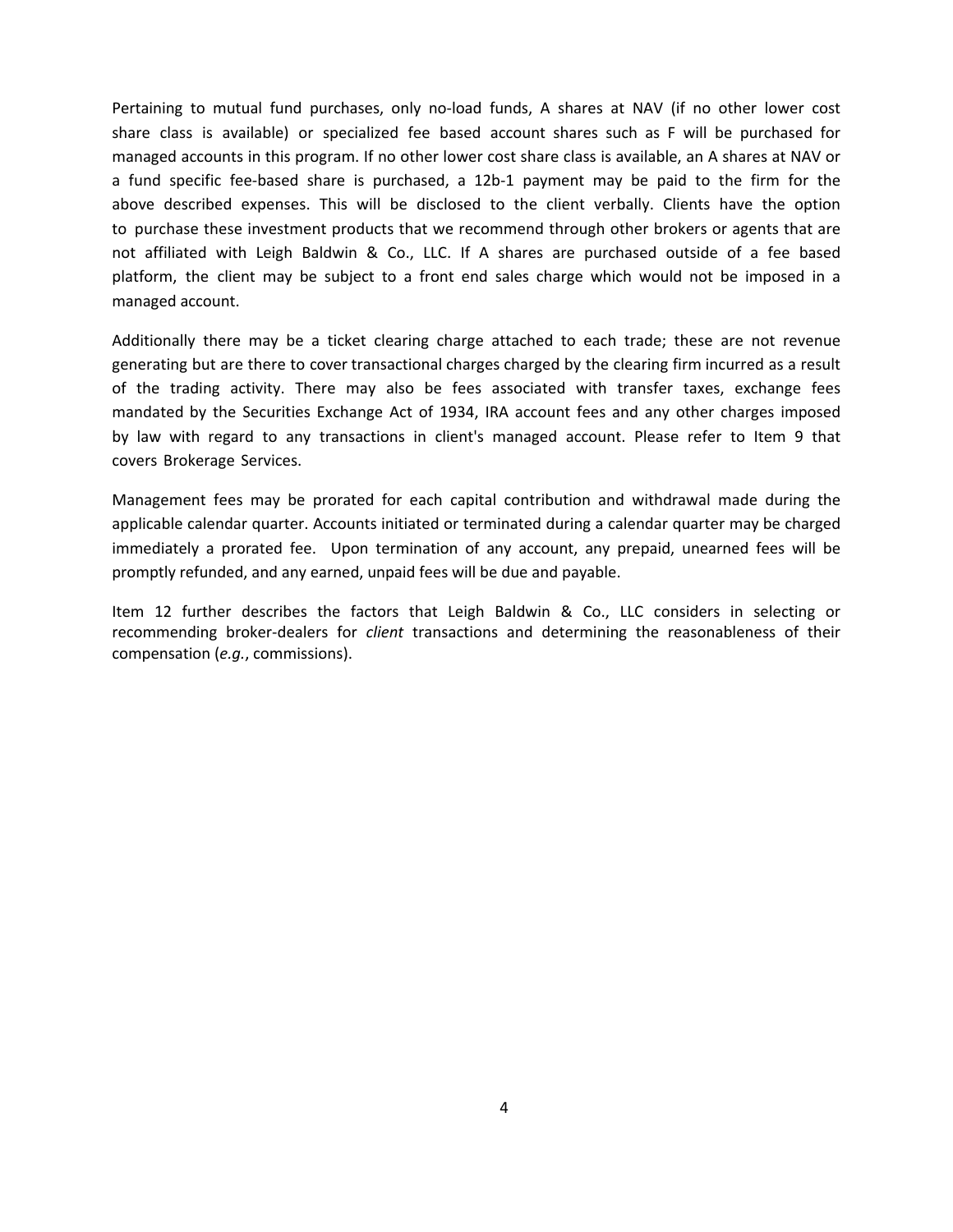# **Item 6 – Performance-Based Fees and Side-By-Side Management**

<span id="page-7-0"></span>Leigh Baldwin & Co., LLC does not charge any performance-based fees (fees based on a share of capital gains on or capital appreciation of the assets of a client).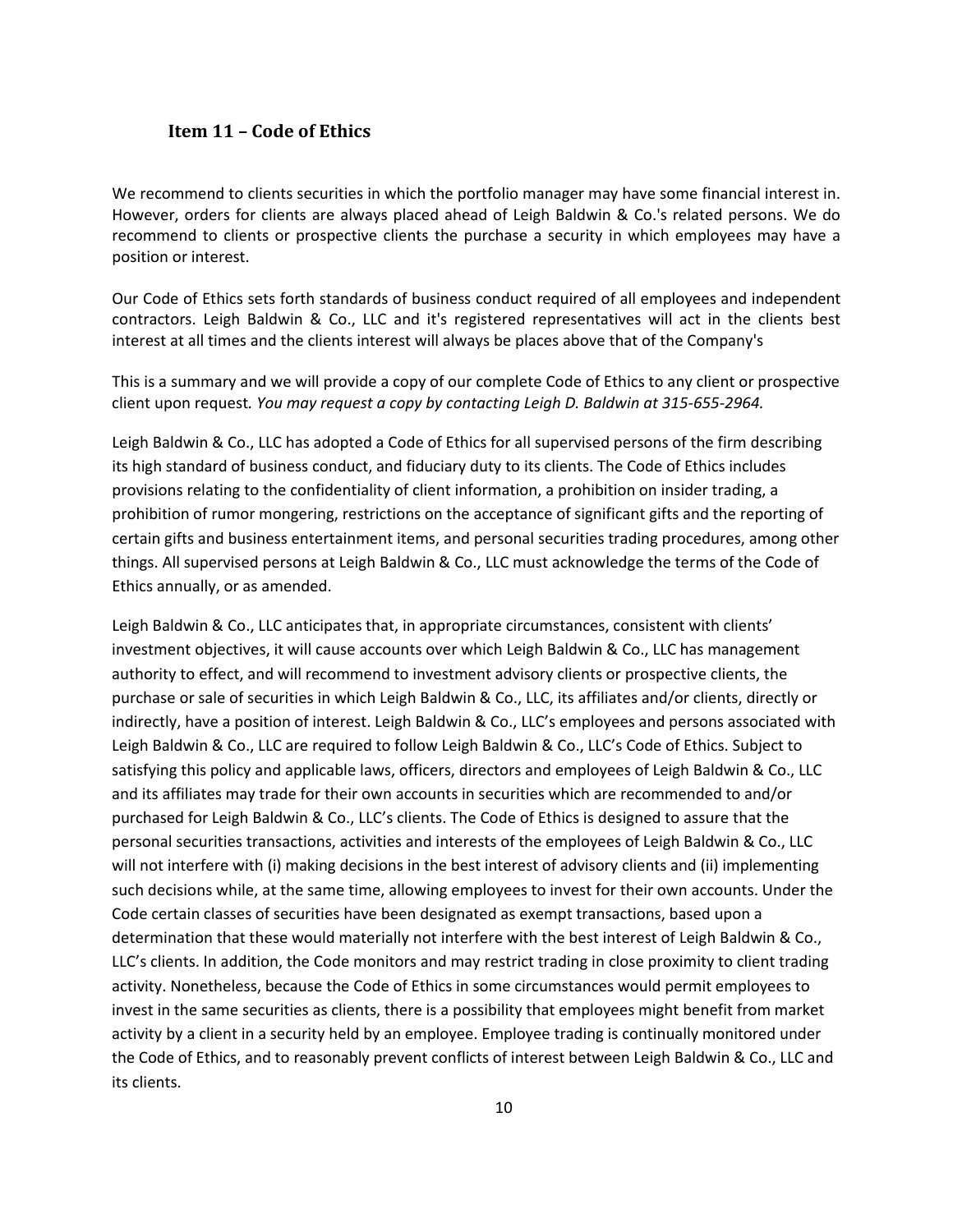# **Item 3 - Table of Contents**

| Item 2 Material Changes (and according to the control of the control of the control of the control of the control of the control of the control of the control of the control of the control of the control of the control of |
|-------------------------------------------------------------------------------------------------------------------------------------------------------------------------------------------------------------------------------|
|                                                                                                                                                                                                                               |
|                                                                                                                                                                                                                               |
| Item 5 Fees and Compensation (2008) 2008 (2008) 3 and 23 and 3 and 3 and 3 and 3 and 3 and 3 and 3 and 3 and 3                                                                                                                |
|                                                                                                                                                                                                                               |
|                                                                                                                                                                                                                               |
|                                                                                                                                                                                                                               |
| Item 9 Disciplinary Information (2008) (2008) 2010 2010 31 November 2010) 32 November 2010 32                                                                                                                                 |
|                                                                                                                                                                                                                               |
|                                                                                                                                                                                                                               |
|                                                                                                                                                                                                                               |
|                                                                                                                                                                                                                               |
|                                                                                                                                                                                                                               |
|                                                                                                                                                                                                                               |
|                                                                                                                                                                                                                               |
|                                                                                                                                                                                                                               |
|                                                                                                                                                                                                                               |
|                                                                                                                                                                                                                               |
|                                                                                                                                                                                                                               |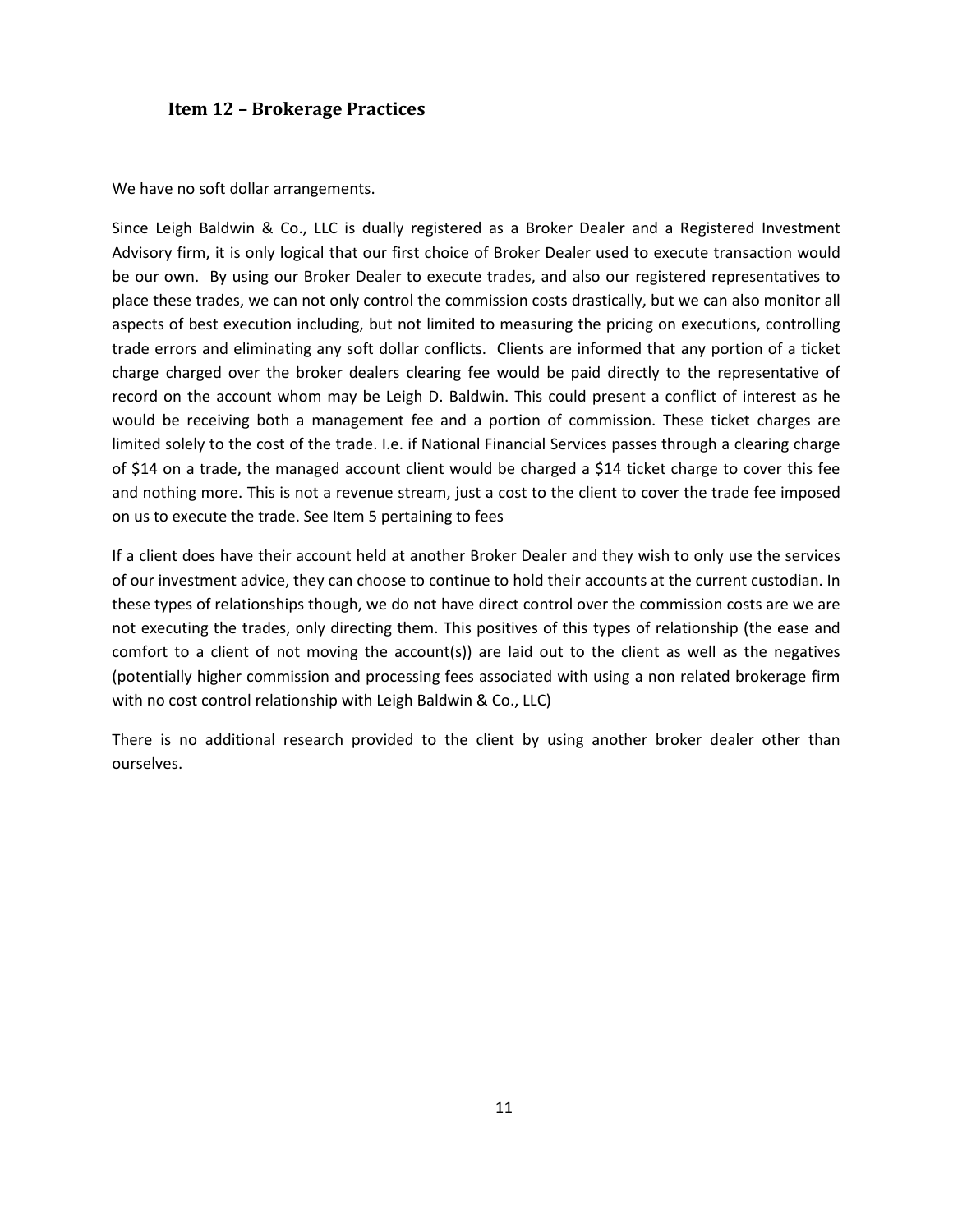## **Item 13 – Review of Accounts**

<span id="page-14-0"></span>Managed accounts are generally reviewed at least monthly, based upon account positions. In addition, updated daily analyses of all followed (including owned) stocks to indicate stocks that are buy or sell candidates, which then are cross-referenced to stocks held in individual accounts. If a client has a question, request, deposits or withdrawals funds, a relevant review of his or her portfolio is triggered. All portfolios are reviewed by Leigh DX Baldwin or Stefanie Dorozynski.

At the very least quarterly statements are sent from the brokerage firm to clients. Leigh Baldwin & Co., LLC does not prepare these reports. We may send clients an additional report of performance quarterly. Please refer to Item 15 concerning custody of client accounts.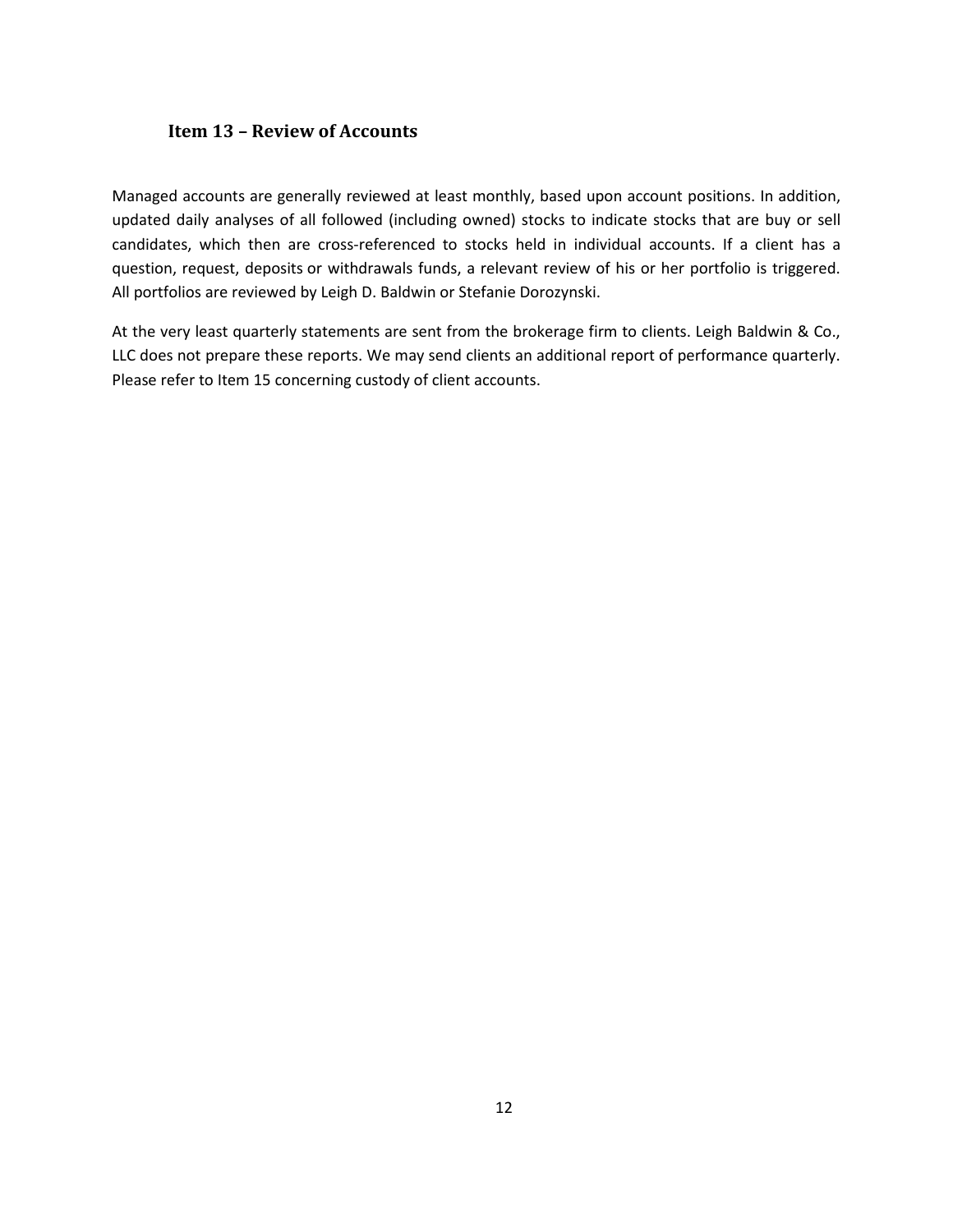#### **Item 14 –** *Client* **Referrals and Other Compensation**

Pursuant to a written referral agreement between Leigh Baldwin & Co., LLC and unaffiliated broker-dealers, investment advisers and other parties or affiliated registered representatives of Leigh Baldwin & Co., LLC (the broker dealer) (collectively, "Solicitors"), Solicitors agree to refer prospective clients to us to participate in our investment management programs. Leigh Baldwin & Co., LLC, under the written referral agreement between Solicitor and Adviser, pays Solicitor an annual fee for each client accepted by us for participation in our programs. This fee varies by client and is disclosed to the client on the LBCM Program Account Agreement, which is presented at the time a client enters into the Client Services Agreement with Leigh Baldwin & Co., LLC. This fee compensates Solicitor for referring clients to us, assisting in the enrollment of clients for participation in our programs, and facilitating communication between us and clients. The total advisory fee charged to the client by Leigh Baldwin & Co., LLC (as set forth in Item 5) will include the referral fee and does not increase a result of a referral arrangement. The client would not be charged any lesser of an advisory fee if there was not a referral agreement in place.

<span id="page-15-0"></span>Leigh Baldwin & Co., LLC may be compensated as a solicitor from outside Registered RIA's previously discussed in Item 10. These RIA's will compensate our registered representatives with a certain percentage of the total fee charged to the client. This amount is agreed upon in the Solicitors Agreement signed by the registered representative and the outside RIA as listed previously. This income generated from the management fees is paid out to each registered representative at their respective payout through the Broker Dealer. The amount remitted in solicitor's fee will vary by account agreement. It will range annually anywhere from .20% to 1.50% based on allowable assets under management for the billing period. This amount is based on the respective RIA's fee schedule.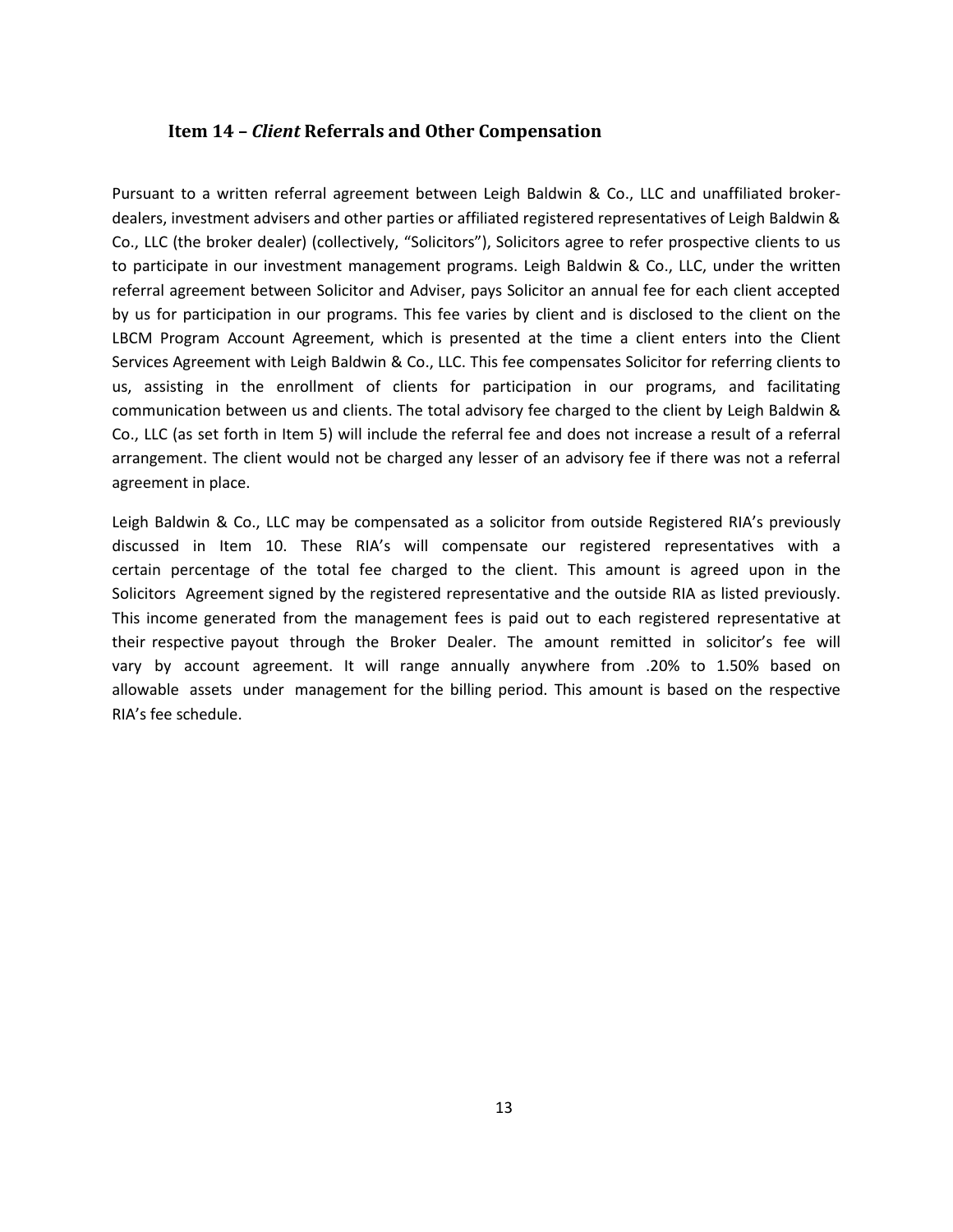#### **Item 15 – Custody**

Clients should receive at least quarterly statements from the broker dealer, bank or other qualified custodian that holds and maintains client's investment assets. Leigh Baldwin & Co., LLC urges you to carefully review such statements and compare such official custodial records to the account statements that we may provide to you. Our statements may vary from custodial statements based on accounting procedures, reporting dates, or valuation methodologies of certain securities.

<span id="page-16-0"></span>This custody is deemed solely for the purposes to deduct advisory fees, and does not imply in any way that Leigh Baldwin & Co., LLC has custody of client securities or any more power than that for trading authority or the power to deduct fees for the purposes of an investment advisory fee.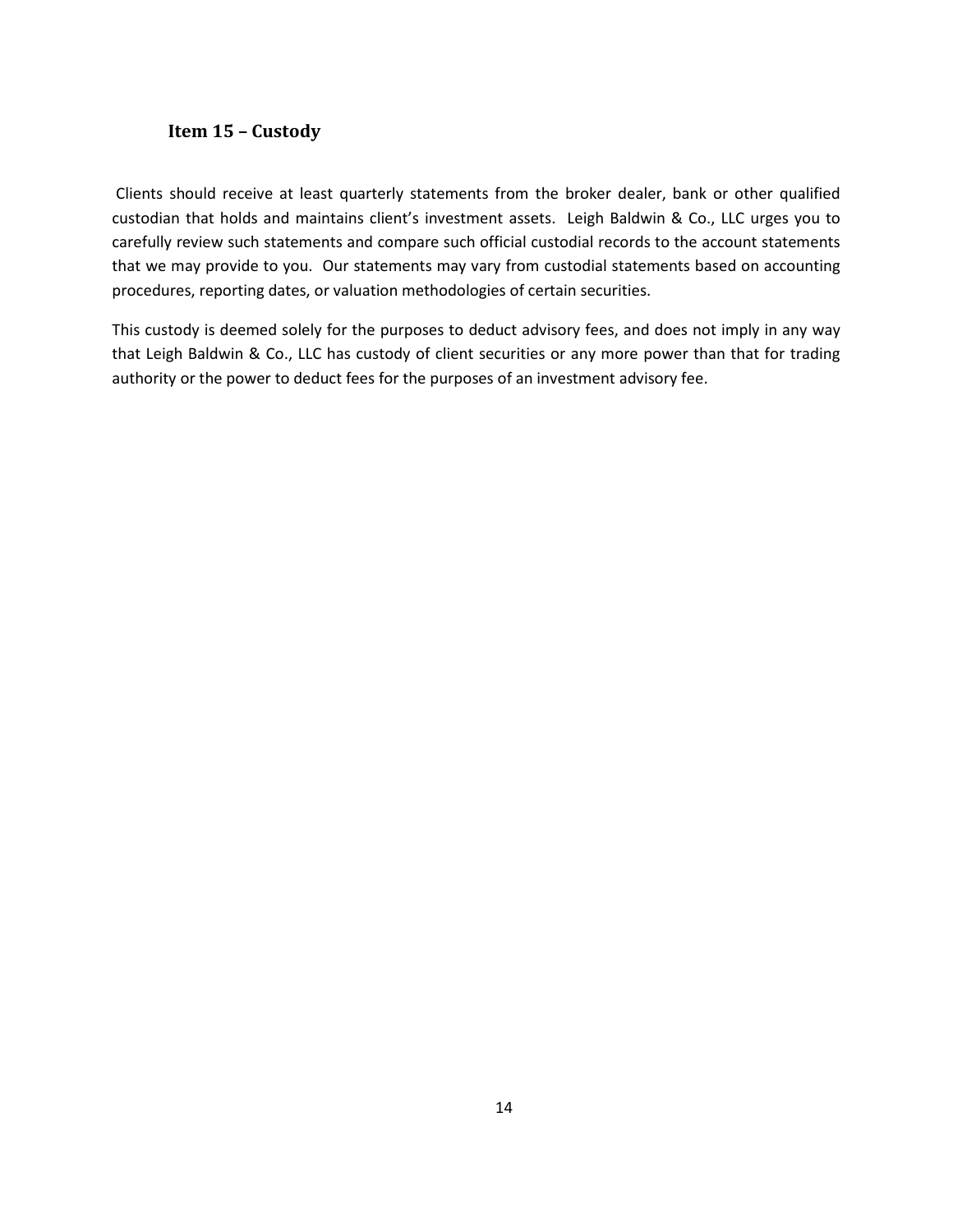## **Item 16 – Investment Discretion**

Leigh Baldwin & Co., LLC usually receives discretionary authority from the client at the outset of an advisory relationship to select the identity and amount of securities to be bought of sold. In all cases, however, such discretion is to be exercised in a manner consistent with the stated investment objectives for the particular client account.

Investment discretionary authority is granted to Leigh Baldwin & Co., LLC initially upon signing the management agreement, and is effective from the date of the agreement to the date in which either party terminates that agreement.

When selecting securities and determining amounts, Leigh Baldwin & Co., LLC observes the investment policies, limitations and restrictions of the clients for which it advises. For registered investment companies, Leigh Baldwin & Co., LLC's authority to trade securities may also be limited by certain federal securities and tax laws that require diversification of investments and favor the holding of investments once made.

<span id="page-17-0"></span>Investment guidelines and restrictions must be provided to Leigh Baldwin & Co., LLC in writing. Leigh Baldwin & Co., LLC reserves the right to refuse the account based on restrictions implied as they may hamper the intent of the program and its investment decisions as covered in Item 4.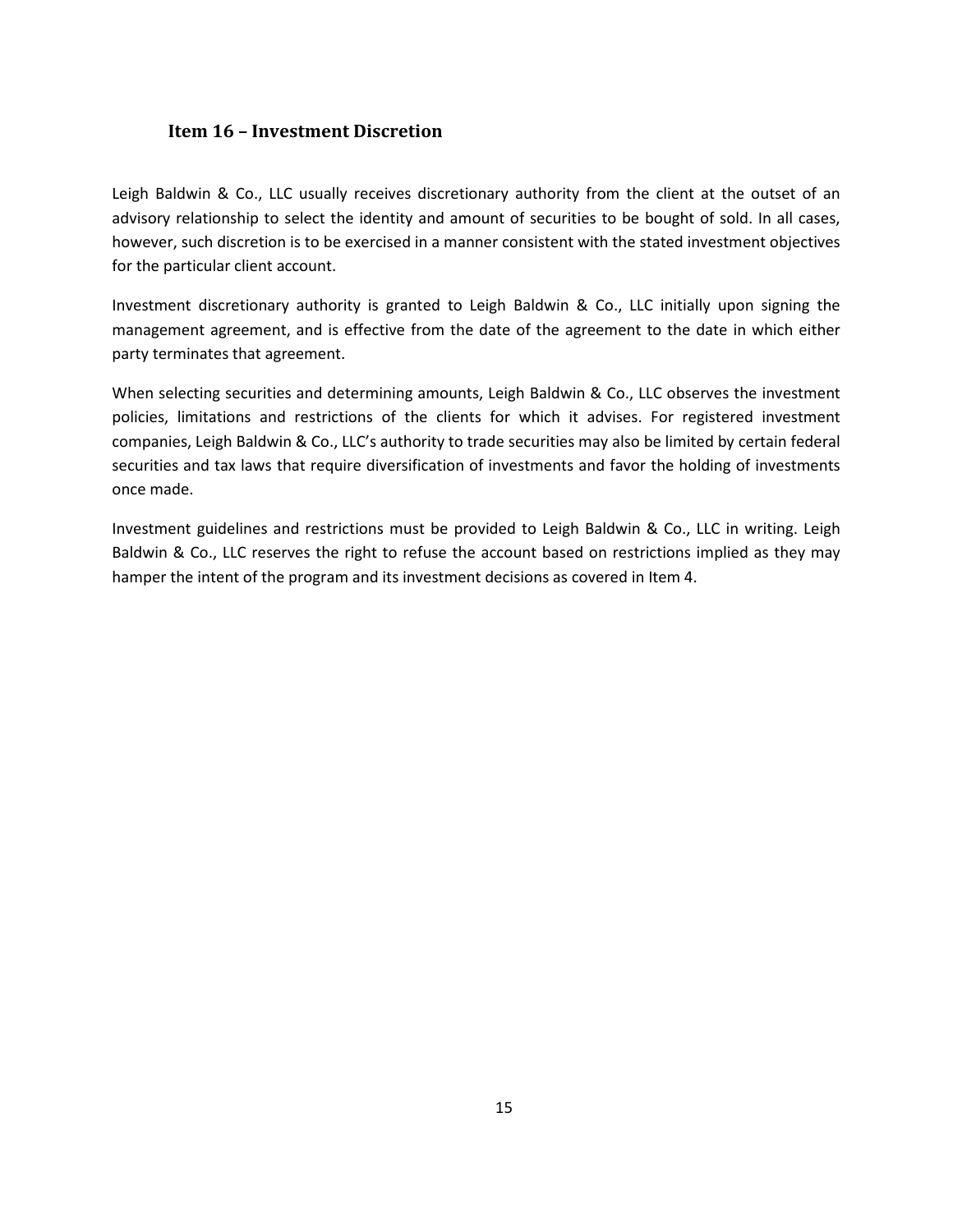## **Item 17 – Voting** *Client* **Securities**

As a matter of firm policy and practice, Leigh Baldwin & Co., LLC does not have any authority to and does not vote proxies on behalf of advisory clients. Clients retain the responsibility for receiving and voting proxies for any and all securities maintained in client portfolios. Leigh Baldwin & Co., LLC may provide advice to clients regarding the clients' voting of proxies.